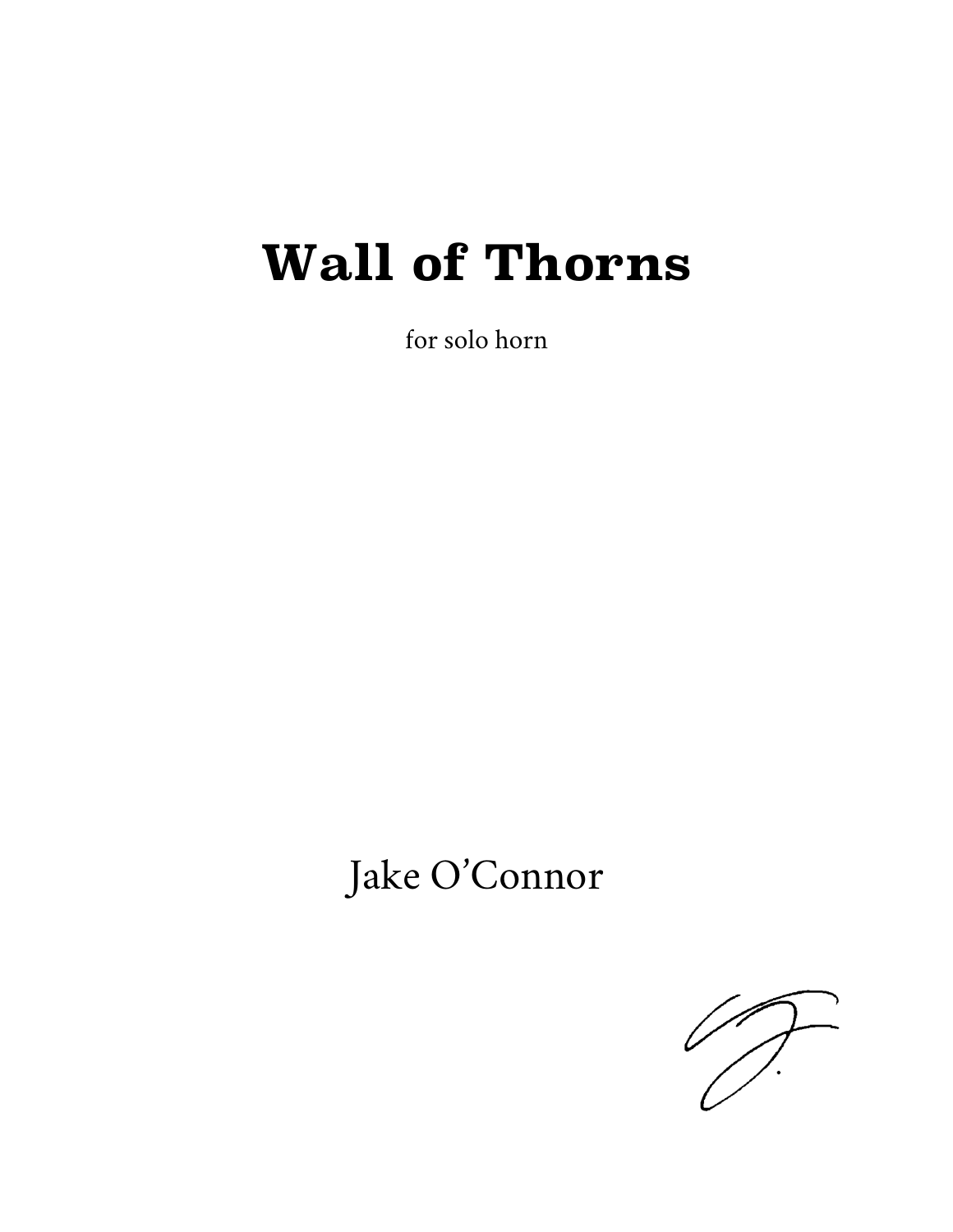## **Wall of Thorns**

### **Performance Notes**

- Accidentals carry through the measure, but not the octave. Even so, some courtesy accidentals have been provided.
- $\lambda = \lambda$  throughout.
- A harmon mute is required; a bass trombone harmon mute fits a horn as well.
- All tremolos are bisbigliandos.



These figures denote a gradual "wah" from open to closed with the harmon mute, and vice versa.

 $+$ o $+$ o

This figure denotes a rapid back and forth "wah" from open to closed with the harmon mute. You may freely increase and decrease the speed ad lib., but it should always be reasonably fast, with one "wah" per  $\int$  at the slowest.

#### slow fast

This figure always refers to the speed of the bisbigliando, not the speed of the "wah" effect. The changes should be gradual. When there is no arrow, the change is *subito*. When unmarked, the "default" speed is fast.



- This figure denotes an embouchure glissando with a bisbigliando on both the starting and the target notes.
- For both the embouchure glisses and the glisses in the voice part, aim to slide evenly across the full value of the note (in the example above, a full 2 beats). The desired sound resembles harsh and dissonant multiphonics.

### Duration ca. 7'30"

Contact the composer at www.jocmusic.com or jakeomusic@gmail.com Written for and premiered by David Byrd-Marrow Copyright 2020 © Jake O'Connor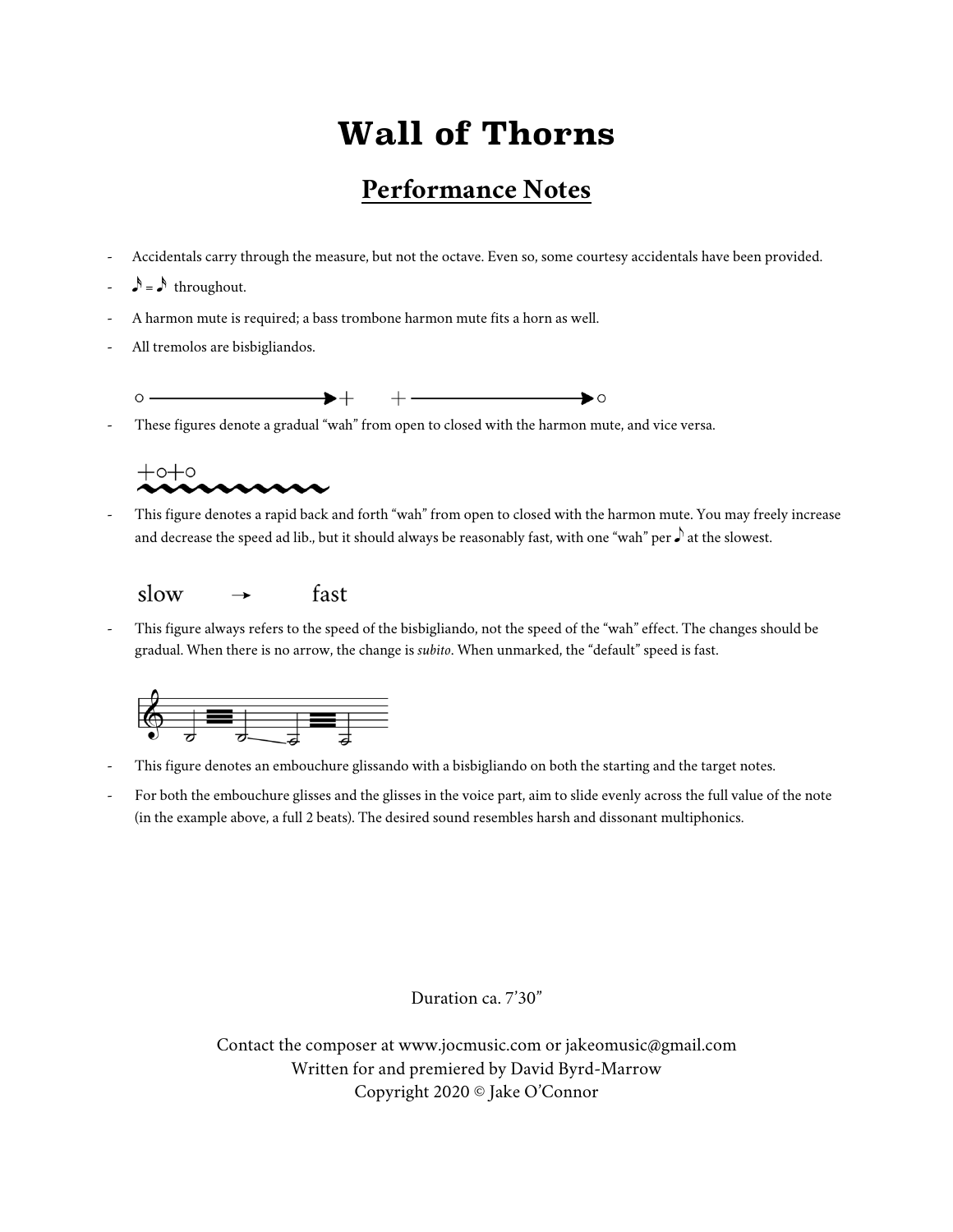**Wall of Thorns** Jake O'Connor













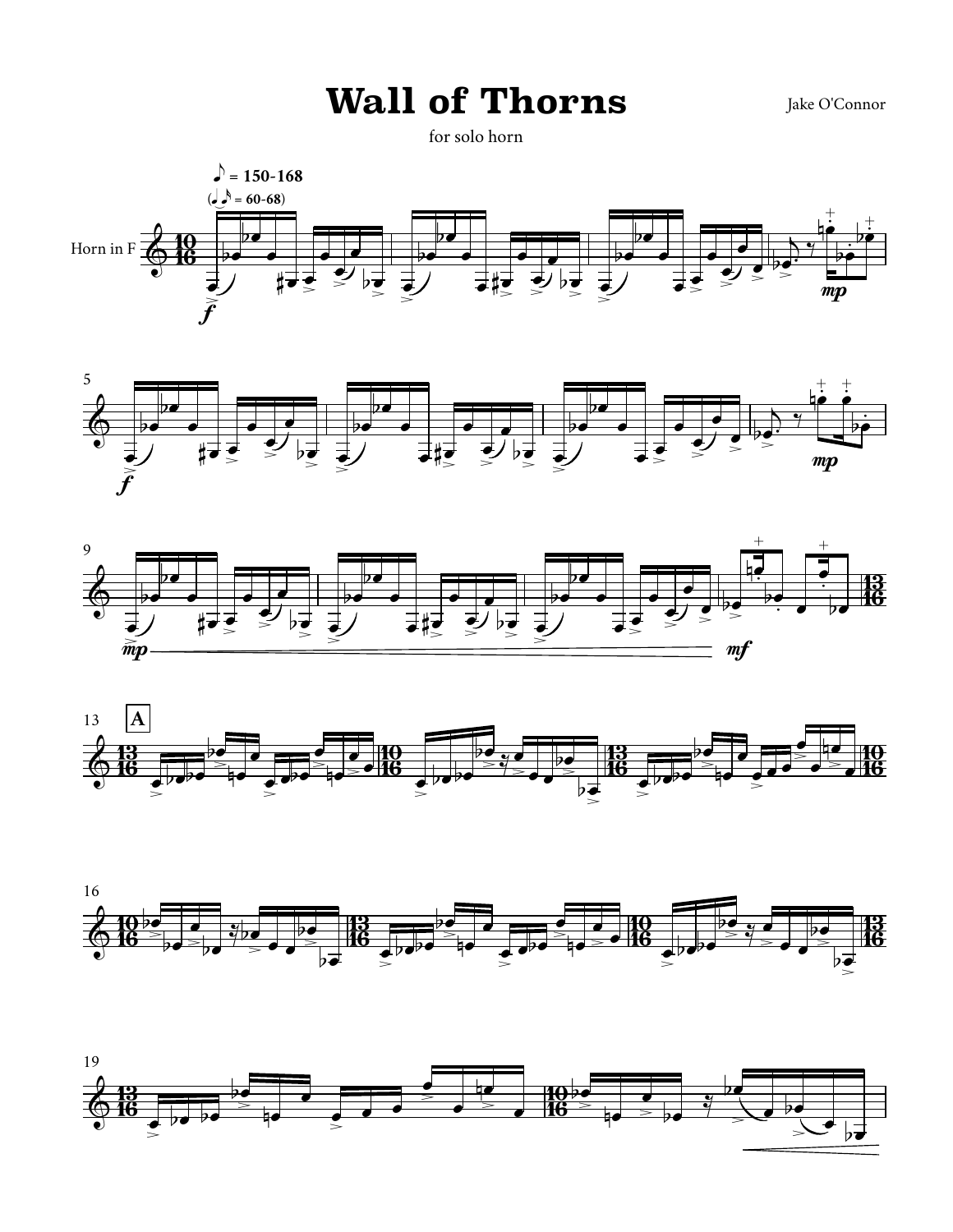













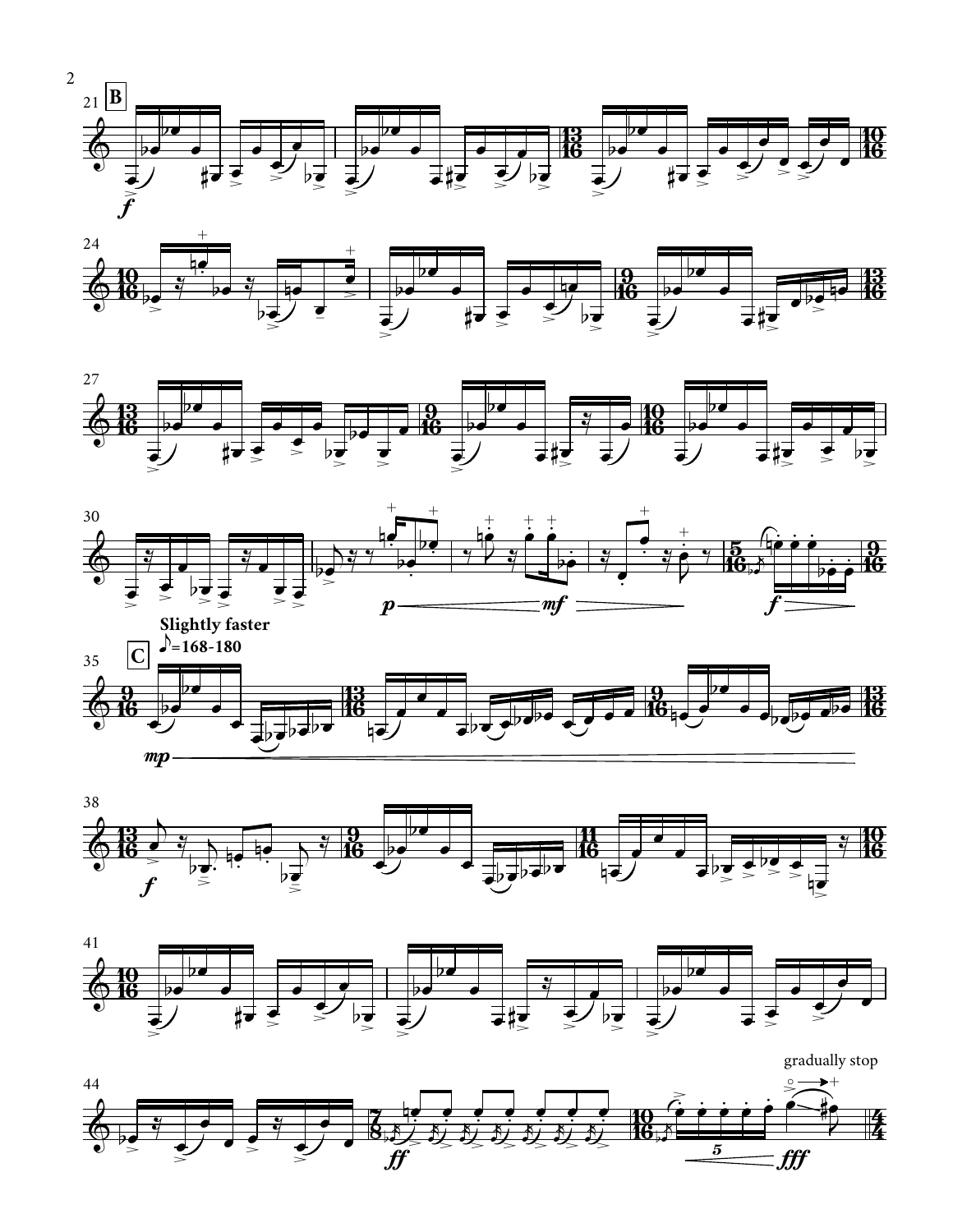







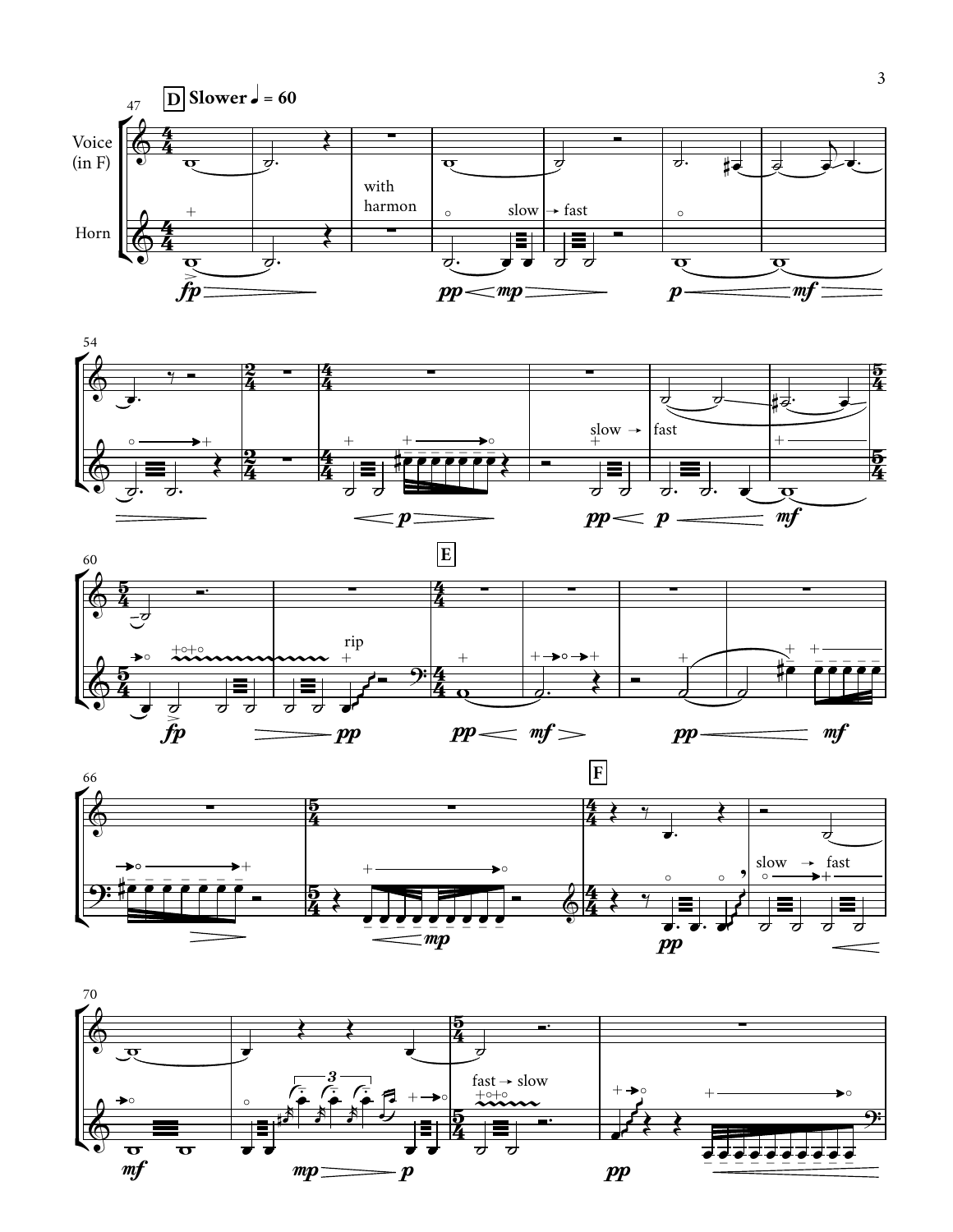







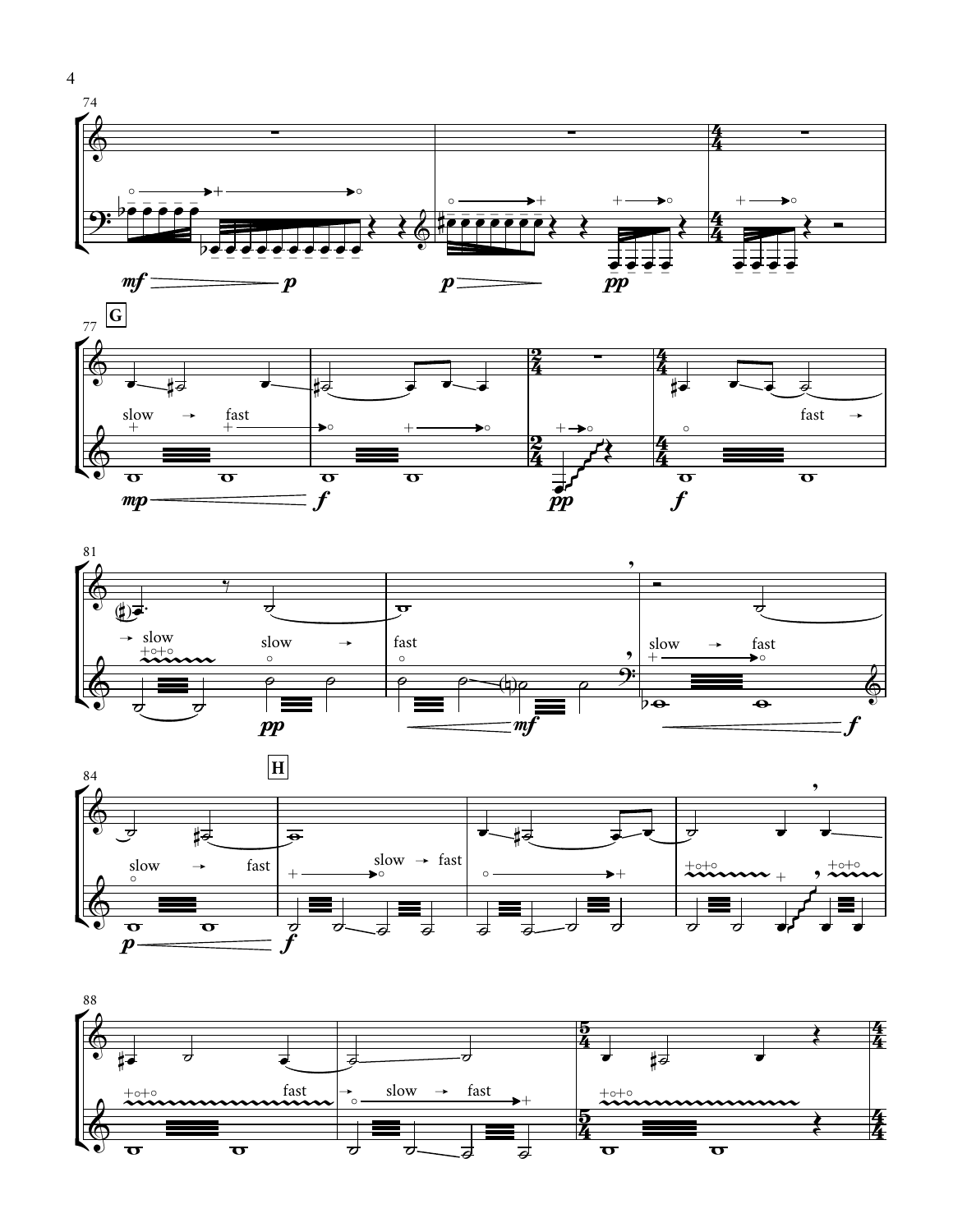